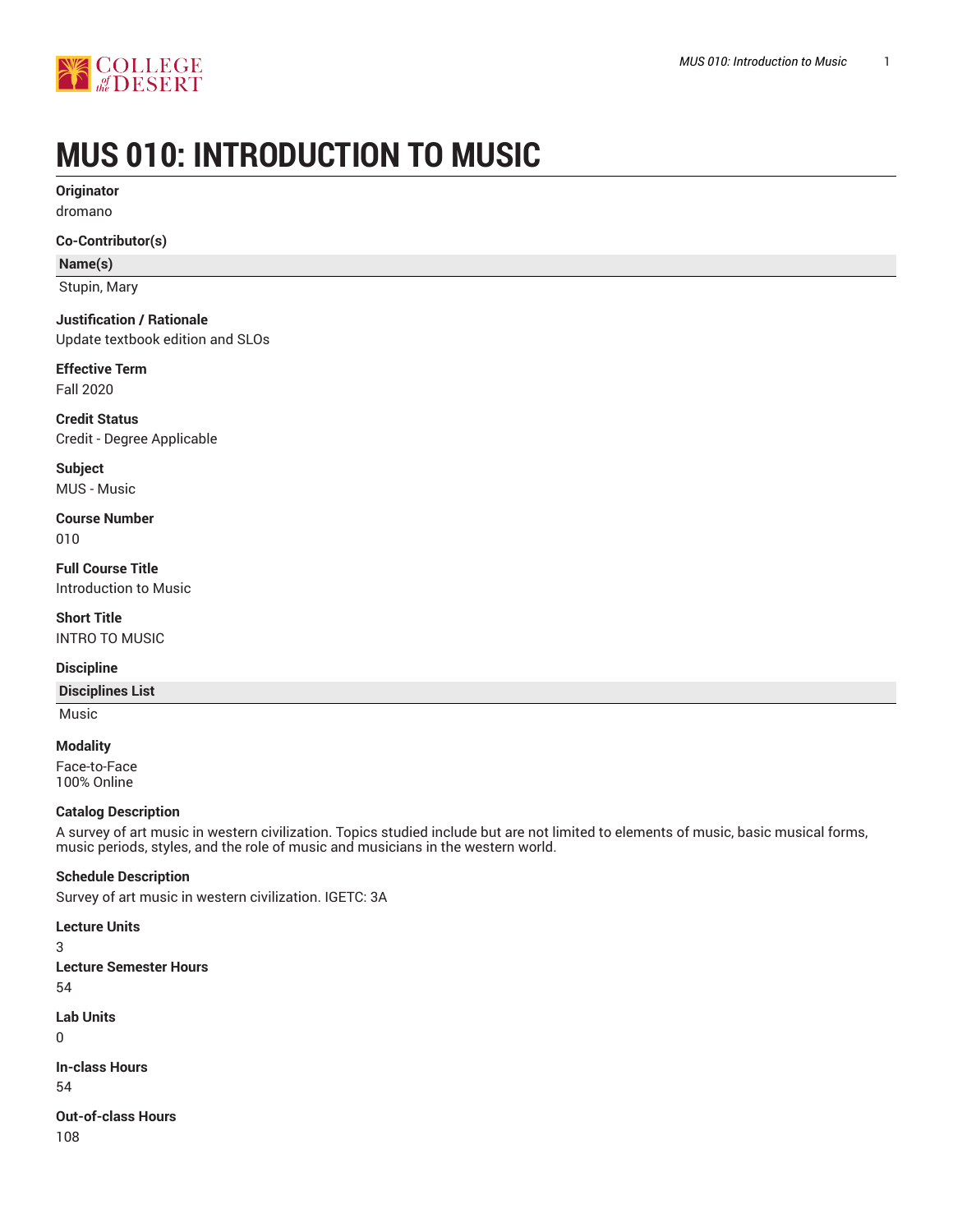

### **Total Course Units**

3 **Total Semester Hours** 162

# **Required Text and Other Instructional Materials**

### **Resource Type**

Book

### **Author** Forney, K., Dell'Antonio, A., Machlis, J.

**Title** The Enjoyment of Music

**Edition**

13th Edition

**Publisher** W.W. Norton Company

**Year** 2018

### **College Level**

Yes

**Flesch-Kincaid Level** 12

# **ISBN #**

9780393639032

### **Class Size Maximum**

55

### **Course Content**

- 1. Elements of music: melody, harmony, rhythm, texture, form, tempo, dynamics
- 2. Musical instruments and ensembles
- 3. Medieval and Renaissance music
- 4. Baroque music
- 5. Eighteenth-century music: Classicism
- 6. Nineteenth-century music: Romanticism & Impressionism
- 7. Transitional musical styles: Post-Romanticism, Post-Impressionism & Neo-Classicism
- 8. Twentieth-century art music: Expressionism, Serialism, Minimalism, Neo-Romanticism
- 9. Twentieth-century popular styles: Ragtime, Jazz, Musical Theatre, Rock 'n' Roll
- 10. Current musical trends & developments

### **Course Objectives**

|             | <b>Objectives</b>                                                                         |  |
|-------------|-------------------------------------------------------------------------------------------|--|
| Objective 1 | Identify representative composers from the Middle Ages to the present.                    |  |
| Objective 2 | Recognize representative musical compositions from the Middle Ages to the present.        |  |
| Objective 3 | Identify and define musical elements in compositions from the Middle Ages to the present. |  |
| Objective 4 | Identify and describe musical instruments and ensembles.                                  |  |
| Objective 5 | Identify and justify historical, social & cultural connections among the arts.            |  |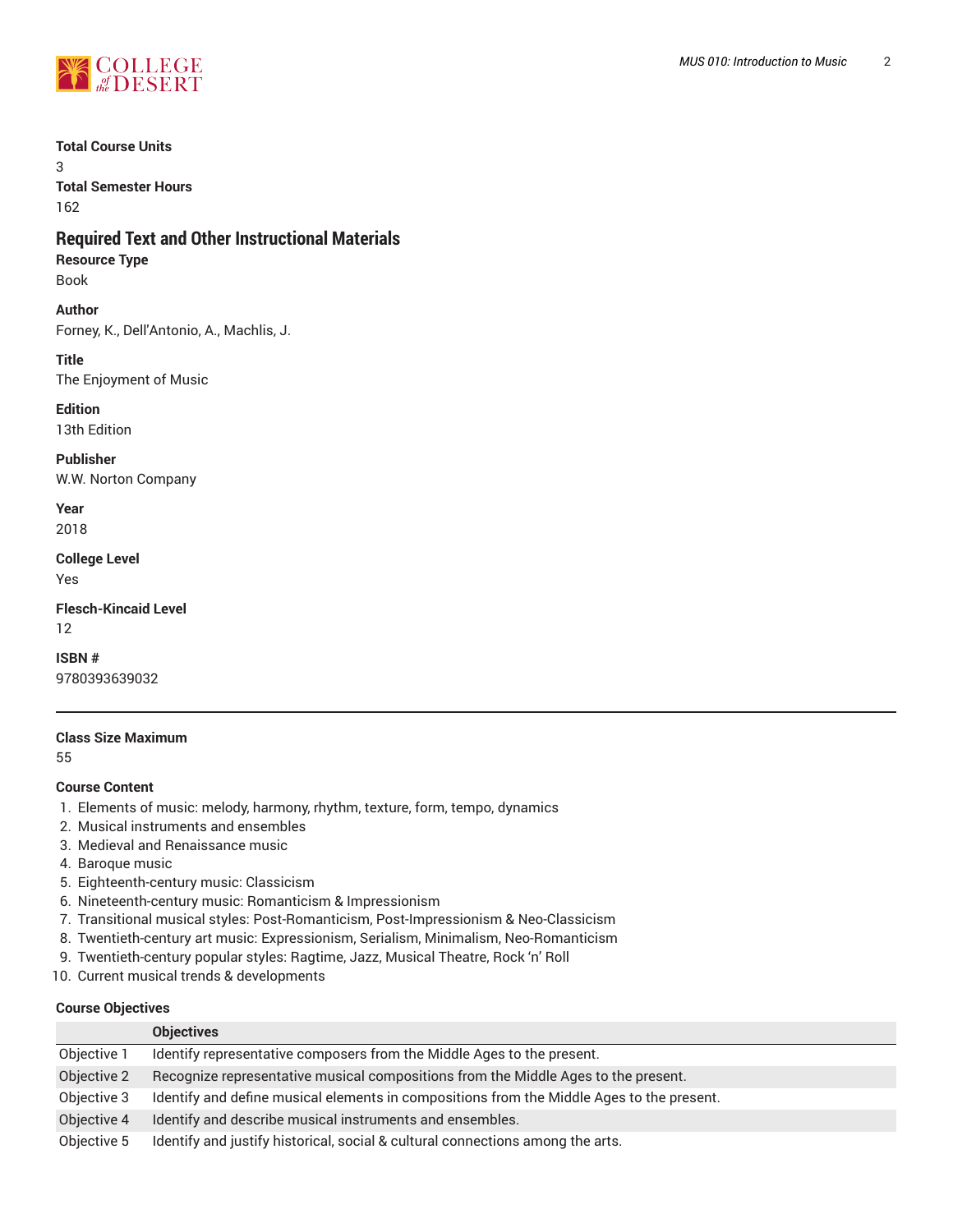

#### **Student Learning Outcomes**

|                                    | Upon satisfactory completion of this course, students will be able to:             |                                                                                                           |                           |  |
|------------------------------------|------------------------------------------------------------------------------------|-----------------------------------------------------------------------------------------------------------|---------------------------|--|
| Outcome 1                          | Recognize representative musical compositions from the Middle Ages to the present. |                                                                                                           |                           |  |
| Outcome 2                          | Identify representative composers from the Middle Ages to the present.             |                                                                                                           |                           |  |
| Outcome 3                          |                                                                                    | Demonstrate basic understanding of the elements of music using appropriate terminology.                   |                           |  |
| <b>Methods of Instruction</b>      |                                                                                    |                                                                                                           |                           |  |
| <b>Method</b>                      |                                                                                    | Please provide a description or examples of how each instructional<br>method will be used in this course. |                           |  |
| Demonstration, Repetition/Practice |                                                                                    |                                                                                                           |                           |  |
| Lecture                            |                                                                                    |                                                                                                           |                           |  |
| Discussion                         |                                                                                    |                                                                                                           |                           |  |
| Other (Specify)                    |                                                                                    | Handouts Audio, interactive & performance videos Online format/<br>distance education.                    |                           |  |
| <b>Methods of Evaluation</b>       |                                                                                    |                                                                                                           |                           |  |
| <b>Method</b>                      |                                                                                    | Please provide a description or examples of how<br>each evaluation method will be used in this course.    | <b>Type of Assignment</b> |  |
|                                    | Student participation/contribution                                                 |                                                                                                           | In Class Only             |  |
|                                    | Mid-term and final evaluations                                                     |                                                                                                           | In Class Only             |  |
| Other                              |                                                                                    | a. Study guide assignments (8)b. Listening quizzes<br>(6)                                                 | In and Out of Class       |  |
|                                    | Oral and practical examination                                                     |                                                                                                           | In Class Only             |  |
| Self-paced testing                 |                                                                                    |                                                                                                           | Out of Class Only         |  |
| <b>Assignments</b>                 |                                                                                    |                                                                                                           |                           |  |
| <b>Other In-class Assignments</b>  |                                                                                    |                                                                                                           |                           |  |

- 1. Instrument/ensemble identification
- 2. Composer/style identification
- 3. Composition/style identification
- 4. Listening to musical works
- 5. Viewing multimedia presentations

### **Other Out-of-class Assignments**

- 1. Reading
- 2. Study guide completion
- 3. Listening to musical works
- 4. Viewing multimedia presentations

### **Grade Methods**

Letter Grade Only

# **Distance Education Checklist**

# **Instructional Materials and Resources**

#### If you use any other technologies in addition to the college LMS, what other technologies will you use and how are you ensuring **student data security?**

I am using the Norton companion website and it is directly connected to Canvas so all work goes to the Canvas grade book. Every student has his own account and password and that is how privacy is assured.

### **If used, explain how specific materials and resources outside the LMS will be used to enhance student learning.**

They are completing listening quizzes on some of the featured pieces in the text. It deeply enhances learning, as they are learning how to organize music and carefully and purposefully listen to music.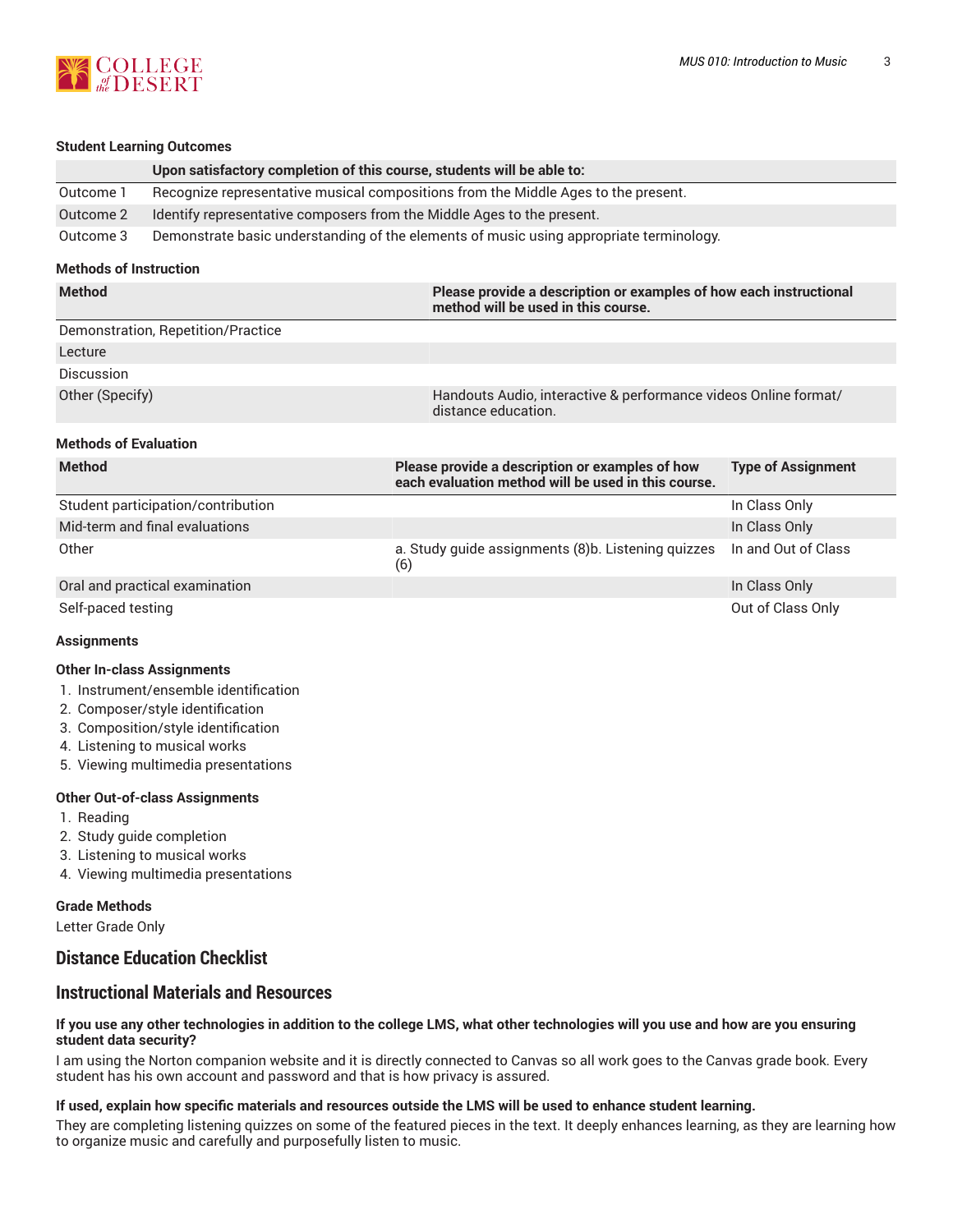

# **Effective Student/Faculty Contact**

### Which of the following methods of regular, timely, and effective student/faculty contact will be used in this course?

#### **Within Course Management System:**

Timely feedback and return of student work as specified in the syllabus Regular virtual office hours Private messages Online quizzes and examinations Video or audio feedback Weekly announcements

### **External to Course Management System:**

Direct e-mail Posted audio/video (including YouTube, 3cmediasolutions, etc.) Synchronous audio/video Telephone contact/voicemail

#### Briefly discuss how the selected strategies above will be used to maintain Regular Effective Contact in the course.

The students have access to me in office hours, as well as through messaging within Canvas and through the school email system. Each student receives specific feedback about his or her work and I return all messages in a timely manner.

#### **If interacting with students outside the LMS, explain how additional interactions with students outside the LMS will enhance student learning.**

I will meet with students personally if they have additional needs and concerns, and a face to face meeting helps to foster a positive relationship, which in turn facilitates learning.

### **Other Information**

#### Provide any other relevant information that will help the Curriculum Committee assess the viability of offering this course in an online **or hybrid modality.**

Students will have the opportunity to listen to lectures as many times as they like. They may spend more time with the course materials and additional resources than those that attend weekly live classes. I believe the students listen to music in greater depth because they can visit it at their own pace.

### **COD GE**

C3 - Arts, Humanities, and Culture

### **CSU GE**

C1 - Arts, Music, Drama, Cinema Arts

### **IGETC GE**

3A - Arts, Music, Drama

### **MIS Course Data**

**CIP Code** 50.0901 - Music, General.

**TOP Code** 100400 - Music

**SAM Code** E - Non-Occupational

**Basic Skills Status** Not Basic Skills

**Prior College Level** Not applicable

**Cooperative Work Experience** Not a Coop Course